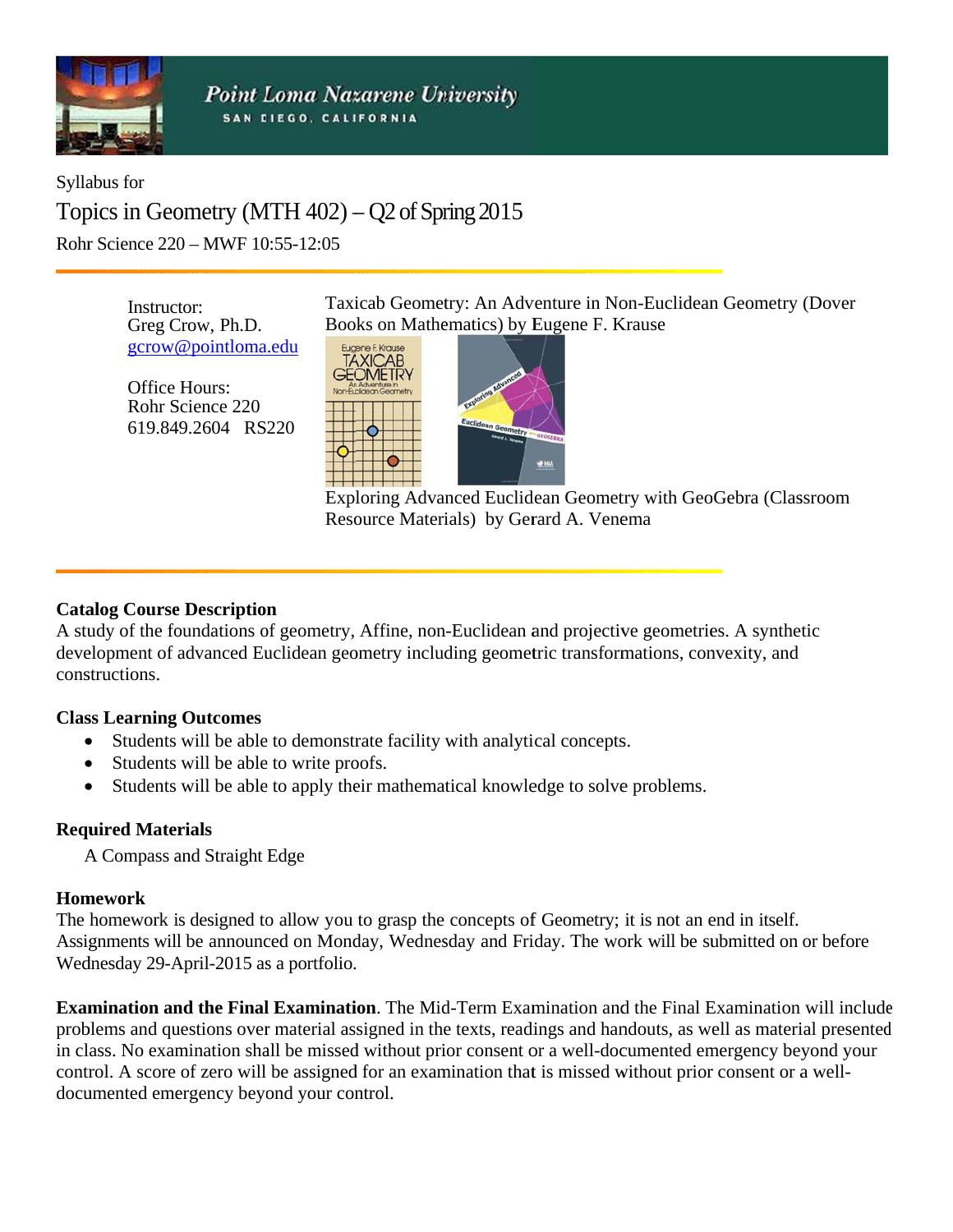# **Grading Policies**

| <b>Grading Distribution</b>  | <b>Percent</b> |
|------------------------------|----------------|
| <b>Mid-Term Examinations</b> | 30             |
| Final Exam                   | 45             |
| Homework                     | 25             |
| Total                        | 100            |

#### **Grading scale**

Grades are based on the percentage of points accumulated in each category throughout the course. Approximate minimal percentages required to obtain a given grade are:

| <b>Grading Scale in percentages</b> | A | В                                                                          |                                        |  |
|-------------------------------------|---|----------------------------------------------------------------------------|----------------------------------------|--|
|                                     |   |                                                                            | $(87.5, 90)$ $(77.5, 80)$ $(67.5, 70)$ |  |
|                                     |   | $[[92.5, 100] \times [82.5, 87.5] \times [72.5, 77.5] \times [62.5, 67.5]$ |                                        |  |
|                                     |   | $[90, 92.5)$ [80, 82.5) [70, 72.5) [60, 62.5)                              |                                        |  |

Other factors that affect grades are

- Late work. A written assignment or computer assignment is late if it is not received at the beginning of class on the due date. Late work need not be accepted. Work accepted late may be assessed a penalty. Make-up tests (or the exam) will be given only by arrangement with the instructor for reasons of documented emergency.
- Questions on written assignments and exams: Written assignments and test/exam questions and problems must be formulated carefully in terms of words and symbols used in the course. Credit is determined by the degree to which answers and solutions respond to the specific question or problem stated. Maximize your credit by learning the language and symbols of the course.
- Format for Written Assignments. Assignments collected must be prepared in a style suitable for grading. Please use the format demonstrated at the Harvey Mudd website (https://www.math.hmc.edu/homework/ ) LaTeX typesetting is not required. The following guidelines are used to determine credit
	- o the organization must be easy to follow the work must be legible
	- o complete solutions must be written for problems (not just answers); solutions must be clearly marked use complete sentences to answer questions

## **Attendance Policy**

Attendance is expected at each class session. In the event of an absence you are responsible for the material covered in class and the assignments given that day. Here is the university's stated policy on attendance:

Regular and punctual attendance at all classes in which a student is registered is considered essential to optimum academic achievement. Therefore, regular attendance and participation in each course are minimal requirements to be met. There are no allowed or excused absences except as approved in writing by the Provost for specific students participating in certain university-sanctioned activities. Excused absences still count toward the 10%-20% limits, but allow students to make up work, quizzes, or tests missed as a result of a university-sanctioned activity. Activities of a unique nature, such as labs or other activities identified clearly on the syllabus, cannot be made up except in rare instances when instructors have given advanced, written approval for doing so. Whenever the number of accumulated absences in a class, for any cause, exceeds ten (10) percent of the total number of class meetings, the faculty member should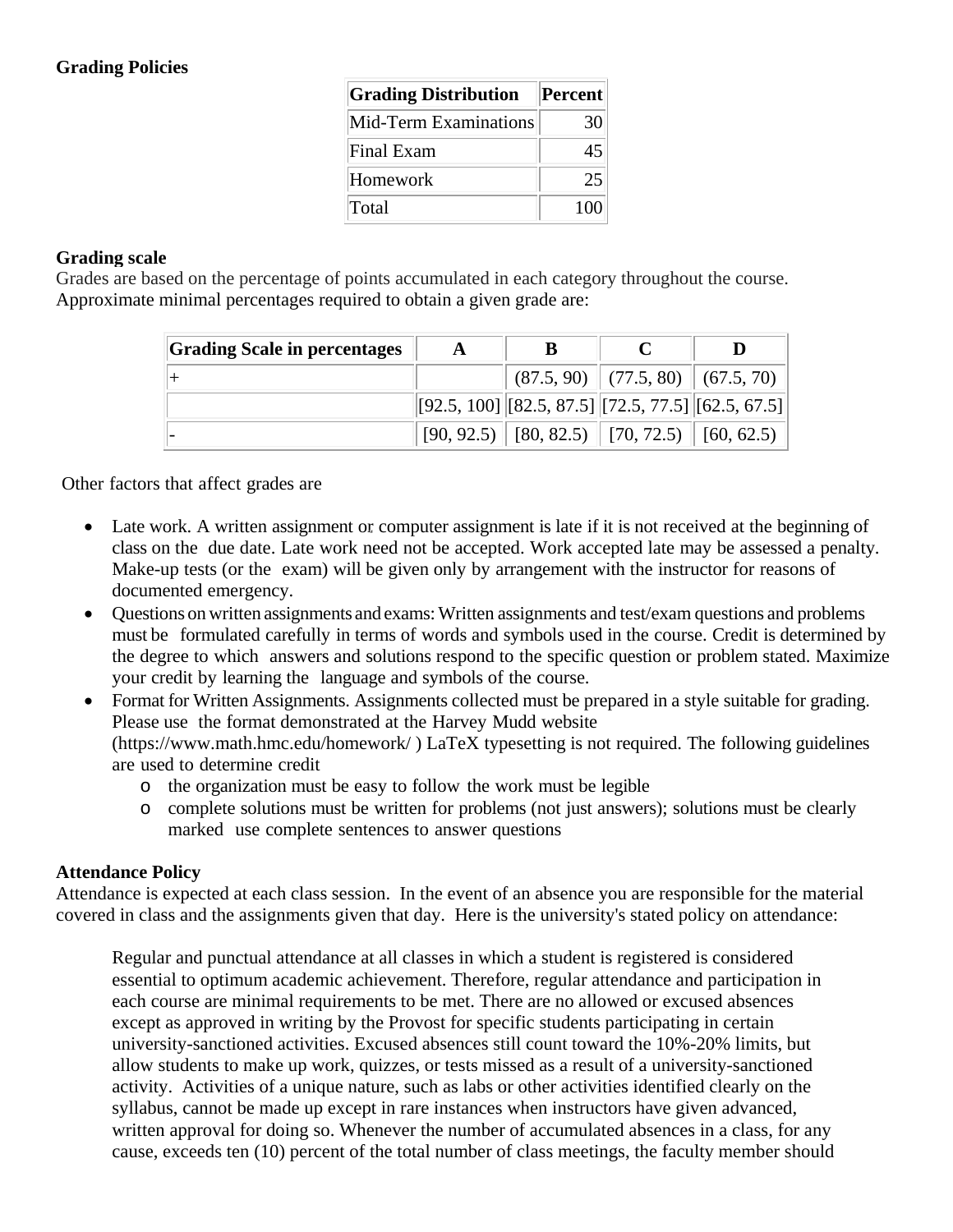send an e-mail to the student and the Vice Provost for Academic Administration (VPAA) warning of attendance jeopardy. If more than twenty (20) percent of the total number of class meetings is reported as missed, the faculty member or VPAA may initiate the student's deenrollment from the course without further advanced notice to the student. If the date of deenrollment is past the last date to withdraw from a class, the student will be assigned a grade of W or WF consistent with university policy in the Grading section of the catalog. There are no refunds for courses where a de-enrollment was processed.

For more details see the PLNU catalog: http://catalog.pointloma.edu/content.php?catoid=14&navoid=1089#Class\_Attendance

If you miss 10% of the class, you will receive a warning. If you miss 20% of the class, you will be automatically de-enrolled.

## **Class Enrollment**

It is the student's responsibility to maintain his/her class schedule. Should the need arise to drop this course (personal emergencies, poor performance, etc.), the student has the responsibility to follow through (provided the drop date meets the stated calendar deadline established by the university), not the instructor. Simply ceasing to attend this course or failing to follow through to arrange for a change of registration (drop/add) may easily result in a grade of F on the official transcript.

## **Classroom Attire**

All students are expected to dress in ways that make the classroom a place where all students are comfortable and can work efficiently. Distracting attire is not permitted in the classroom. For example, attire associated with the "rush" activities of fraternities and sororities simply causes too many distractions in the classroom. If you choose to "rush" one of the fraternities or sororities, please make sure the "rush" officials know that "rush" attire will not be allowed in this classroom.

## **Academic Accommodations**

While all students are expected to meet the minimum academic standards for completion of their courses as established by the instructor, students with special needs may require academic accommodations. At Point Loma Nazarene University, students requesting academic accommodations must file documentation with the Disability Resource Center (DRC), located in the Bond Academic Center. Once the student files documentation, the Disability Resource Center contacts the student's instructors and provides written recommendations for reasonable and appropriate accommodations to meet the individual needs of the student. This policy assists the university in its commitment to full compliance with Section 504 of the Rehabilitation Act of 1973, the Americans with Disabilities (ADA) Act of 1990, and ADA Amendments Act of 2008, all of which prohibit discrimination against students with special needs and guarantees all qualified students equal access to the benefits of PLNU programs and activities. For more details see the PLNU catalog: http://catalog.pointloma.edu/content.php?catoid=14&navoid=1089#Academic\_Accommodations

Students in need of academic accommodations as defined by the laws listed above, must discuss options with the professor within the first two weeks of class, and must complete the documentation process with the DRC within the first four weeks of class.

## **Academic Honesty**

The Point Loma Nazarene University community holds the highest standards of honesty and integrity in all aspects of university life. Any violation of the university's commitment is a serious affront to the very nature of Point Loma's mission and purpose. Violations of academic honesty include cheating, plagiarism, falsification, aiding academic dishonesty, and malicious interference. The details of PLNU's meaning of each of these words can be found in the PLNU catalog at:

http://catalog.pointloma.edu/content.php?catoid=14&navoid=1089#Academic\_Honesty